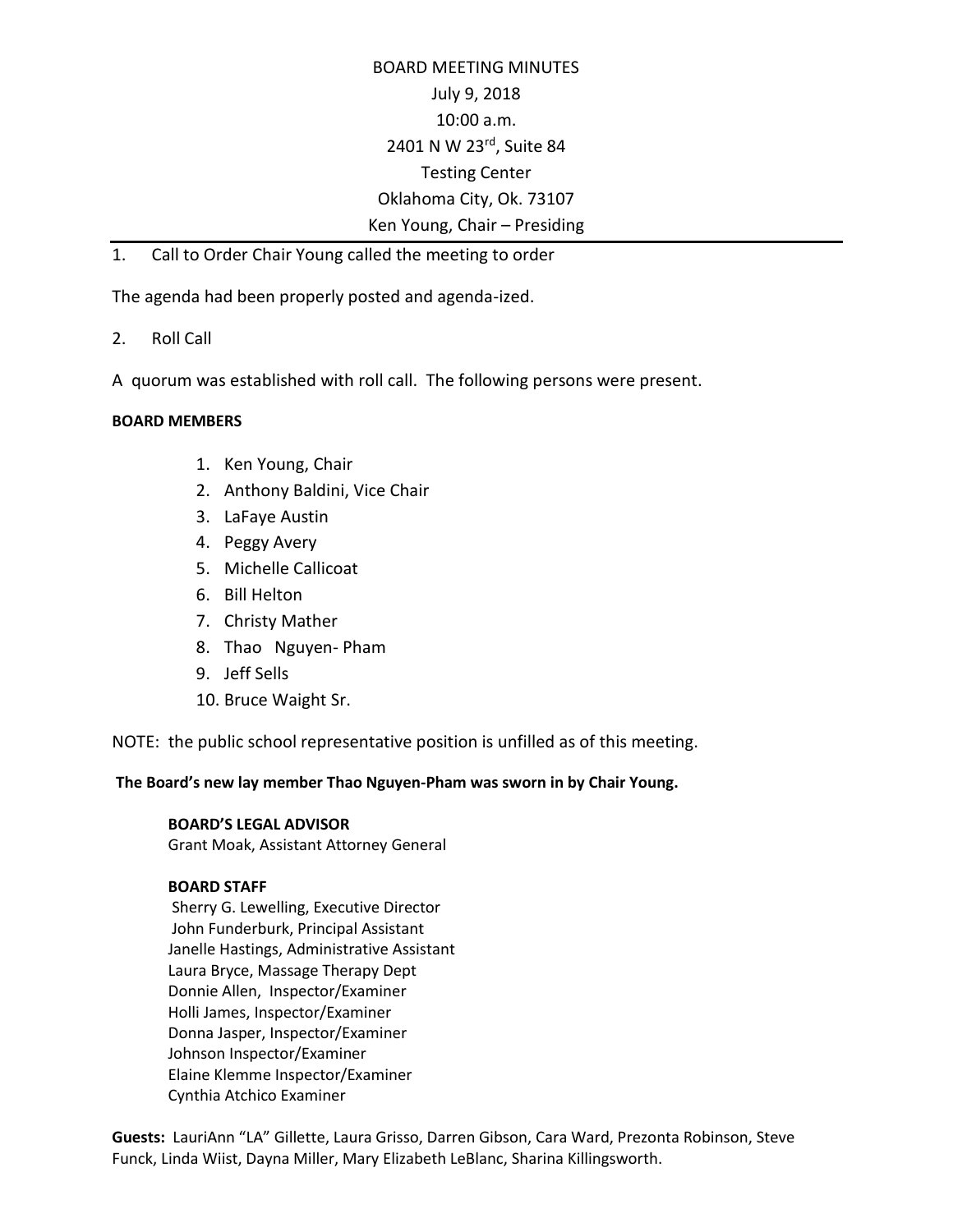3. Discussion and Possible Action to Approve or Disapprove Budget Report (May 1, 2018 to June 30, 2018) – Steve Funck OMES, Agency Business Services. Chair Young reminded Mr. Funck that Max Thomas had retired and Jeff Sells was now budget chair.

Mr. Funck reported that all departments were operating well under budget

A motion to approve the Budget Report (May 1, 2018 to June 30, 2018) was made by Mr. Helton and seconded by Ms. Austin

**Baldini**, yes; **Austin**, yes; **Avery,** yes; **Callicoat**, yes; **Helton**, yes; **Mather**, yes; **Pham-Nguyen**, yes; **Sells**, yes; **Waight**, yes. Motion carried.

4. Public Comment – Opportunity for the Board to Receive Public Comment – Each speaker is Limited to three minutes. Comments must be related to items listed on the agenda

No comments were heard.

5. Discussion and Possible Action to Approve or Disapprove Board Meeting Minutes from May 14, 2018 Board Meeting and June 4, 2018 Special Board Meeting

A motion was made by Mr. Baldini and seconded by Mr. Sells to approve Board Meeting Minutes from May 14, 2018 Board Meeting and June 4, 2018 Special Board Meeting

**Baldini**, yes; **Austin**, yes; **Avery,** yes; **Callicoat**, yes; **Helton**, yes; **Mather**, yes; **Sells**, yes; **Waight**, yes. (Ms. Pham-Nguyen chose to abstain since she was not here for those meetings.) Motion carried.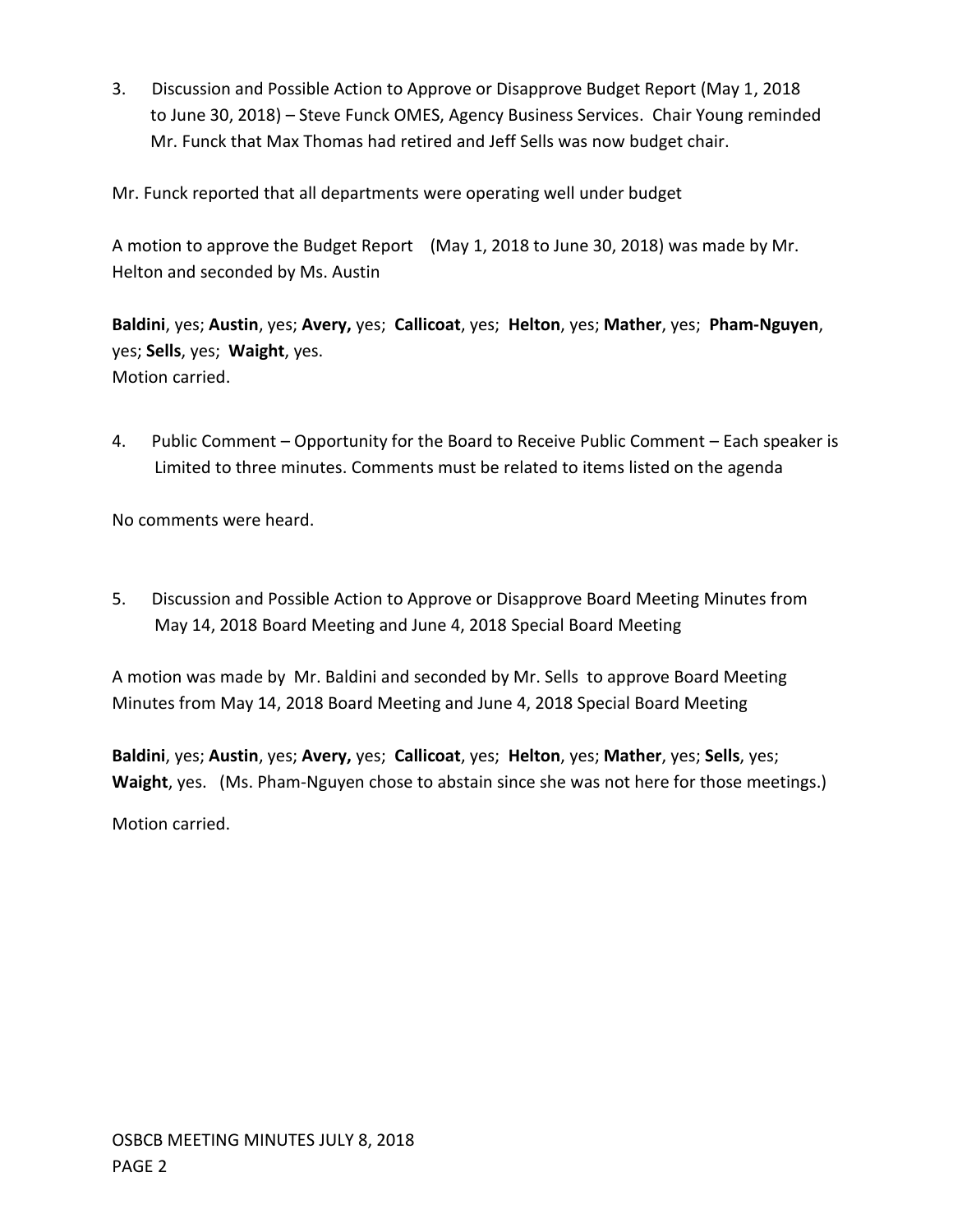6. Director's Report-Sherry G. Lewelling Possible Discussion Legislative Update

Ms. Lewelling welcomed new member Ms. Thao Nguyen Pham.

Ms. Lewelling reported that she met with Mr. Mike Osburn (HB 2772 Deregulation of Hair Braiding) and after much discussion as to why Hair Braiding should not be completely de regulated, he did leave the definition in the Act so we can establish standards in rules that pertain to Hair Braiding, eff 11.1.2018. Ms. Lewelling added that HB 3011 by Forrest Bennett which would amend Apprentice Laws, did not pass she thought the possible adjustments that they discussed would be of benefit for future consideration.

Ms Lewelling also said in her experience if there are too many changes to the Law or Rules, the Legislators become somewhat overwhelmed and are not likely to address anything and suggested that as the Board moves forward with changes that show we are moving into a direction that makes it somewhat easier for people to get into the workforce more quickly, but too many changes at once are most likely not to get the attention we need from Legislators.

7. Massage Therapy Update- Laura Grisso Possible Discussion Legislative Update

Ms Laura Grisso provided the Board with an update on new rules that were approved on June 18, 2018 which dealt with CEU hours reduced from 16 to 5 per licensure period and CEU provider approval by advisory board. A meeting is scheduled on 7.19.2018 to discuss CEU approval process, the continuing education committee will meet late July or early August to iron out details. The Next Massage Advisory Board meeting is August 16, 2018 at 10:00 am and we'll be reviewing legislation for next session which include re-opening grandfather clause or an alternative path to licensure, establishment licensure and clarification of the definination of massage. She also said some very small updates had been made to the MBLEX written exam effective July 1, 2018.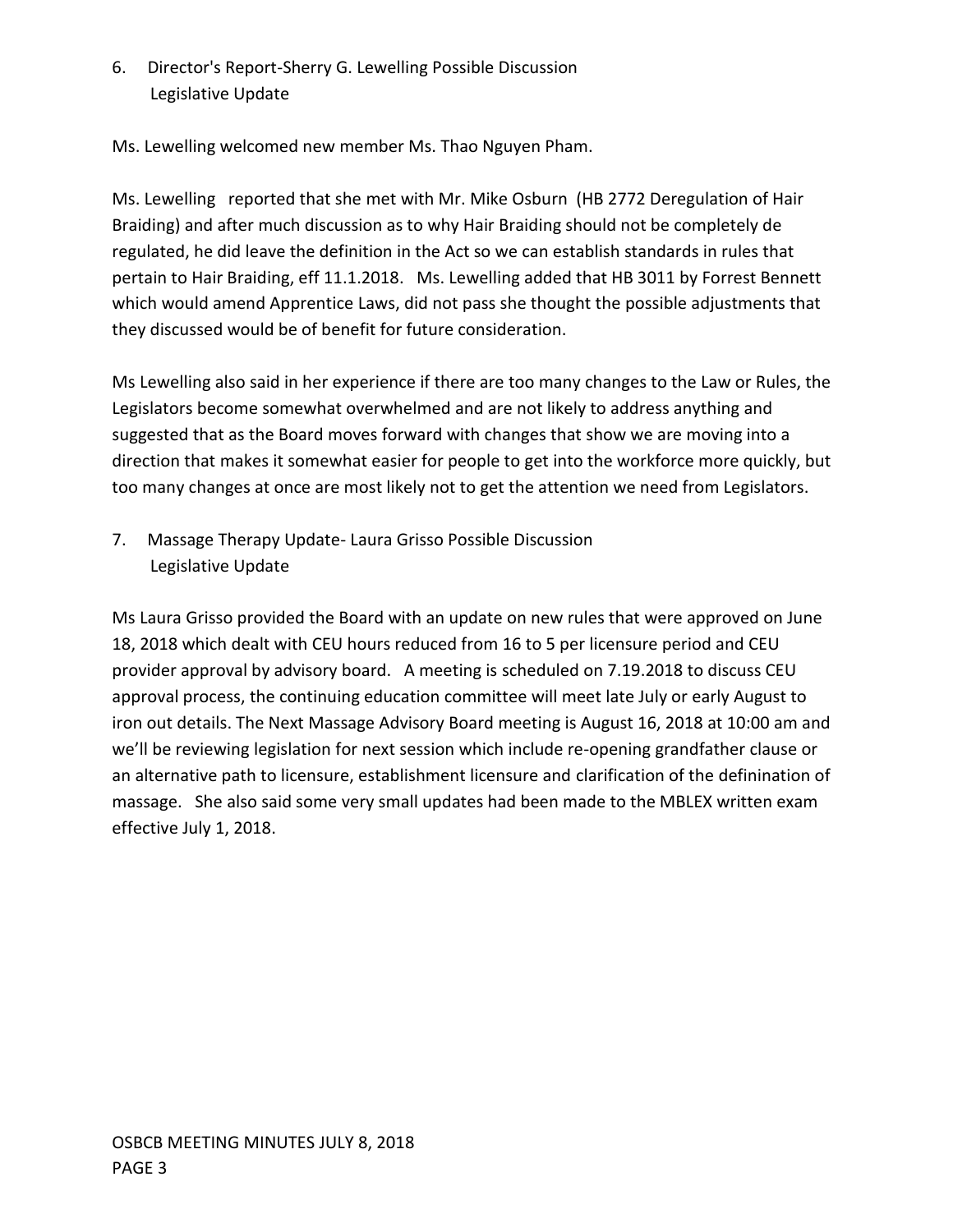## 8. Rules Committee Update- Anthony Baldini Possible Discussion

Mr. Baldini reported that the Rules Committee met at 9:00 am today, July 9, 2018 and felt that we made quite a bit of progress, we discussed a form of deregulating ourselves by combining licenses and if we can explain that if they completely deregulate and do away with licensure, we won't be able to even purchase chemical products to do color or perms, as all supply houses require licensure to purchase. We've made changes in our rules to forward our industry and deregulate more. He went on to say that it's better to have some changes we are uncomfortable with than to have our industry completely wiped away. Mr. Young clarified that by deregulating ourselves we mean to make is easier to get a license.

## 9. Reciprocity Committee Update- Christy Mather Possible Discussion

Ms. Mather reported that the Reciprocity Committee met earlier this morning and talked about a couple of issues, one being foreign reciprocity and Aqueo International which is an outsourcing agency that verifies documents from other countries, the cost to applicants is upwards of \$500, and we talked about maybe looking at other more affordable options to verify those documents.

The other issue we discussed was Domestic reciprocity, we currently honor license for license, there are a very few states that do not require testing, we discussed how we can honor those licenses when they have never been tested but still maintain a level of competence. The majority of us are in agreement that we do need testing on file for everyone working in Oklahoma and we are leaning in the direction of requiring the passing of written and practical exams for those who come from those states that do not require their own testing.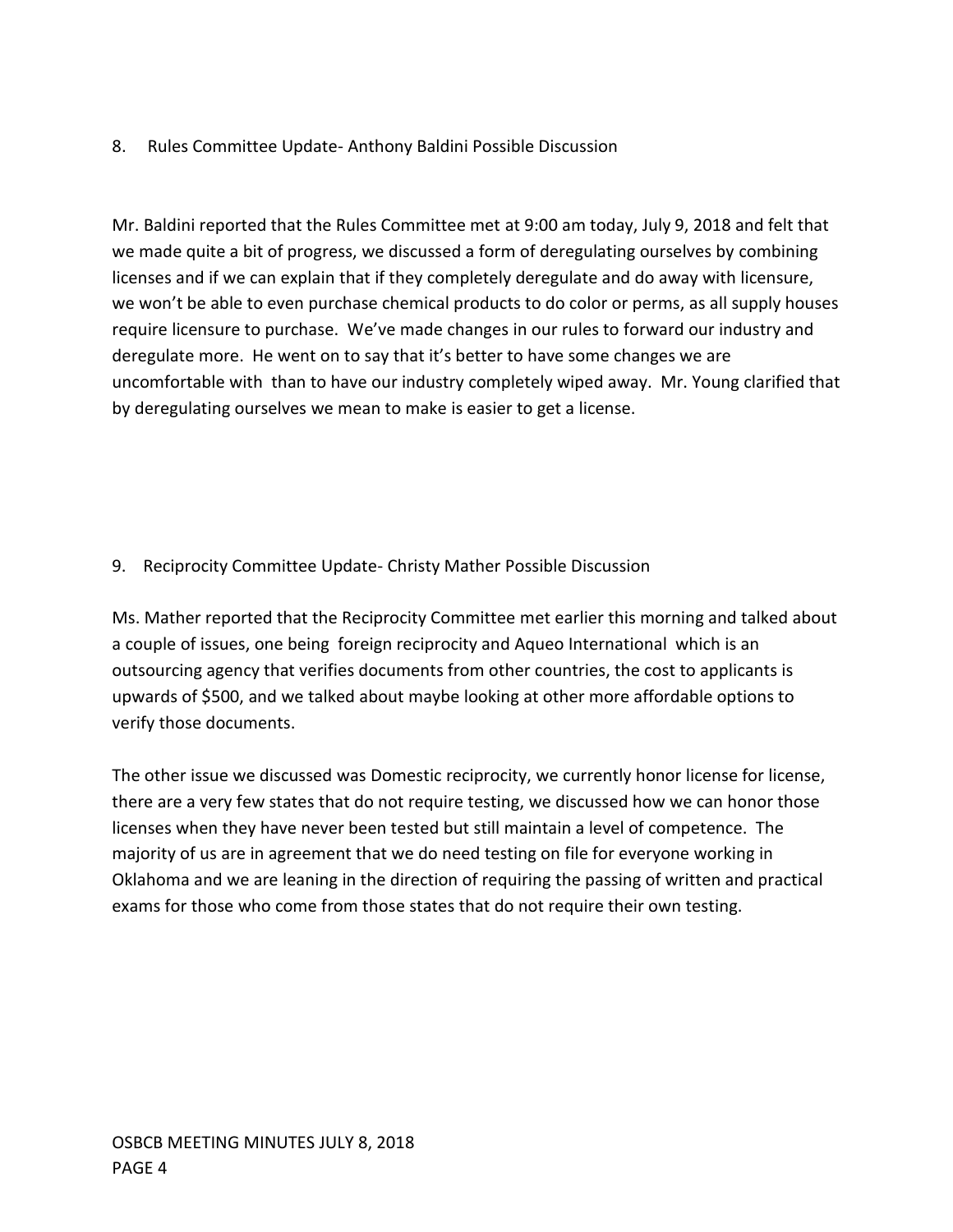10. Discussion and Possible action regarding certification of records from Florida and California.

This item was discussed during Item #9, no action was taken.

11. Discussion and Possible Action regarding Cosmetician Licenses, including but not limited to number of hours required to obtain a license.

This item was deleted from the agenda by Chair Young.

12. Discussion and Possible Action to create a threading license.

This item was deleted from the agenda by Chair Young

13. Discussion and Possible Action to create a shampooing license.

This item was deleted from the agenda by Chair Young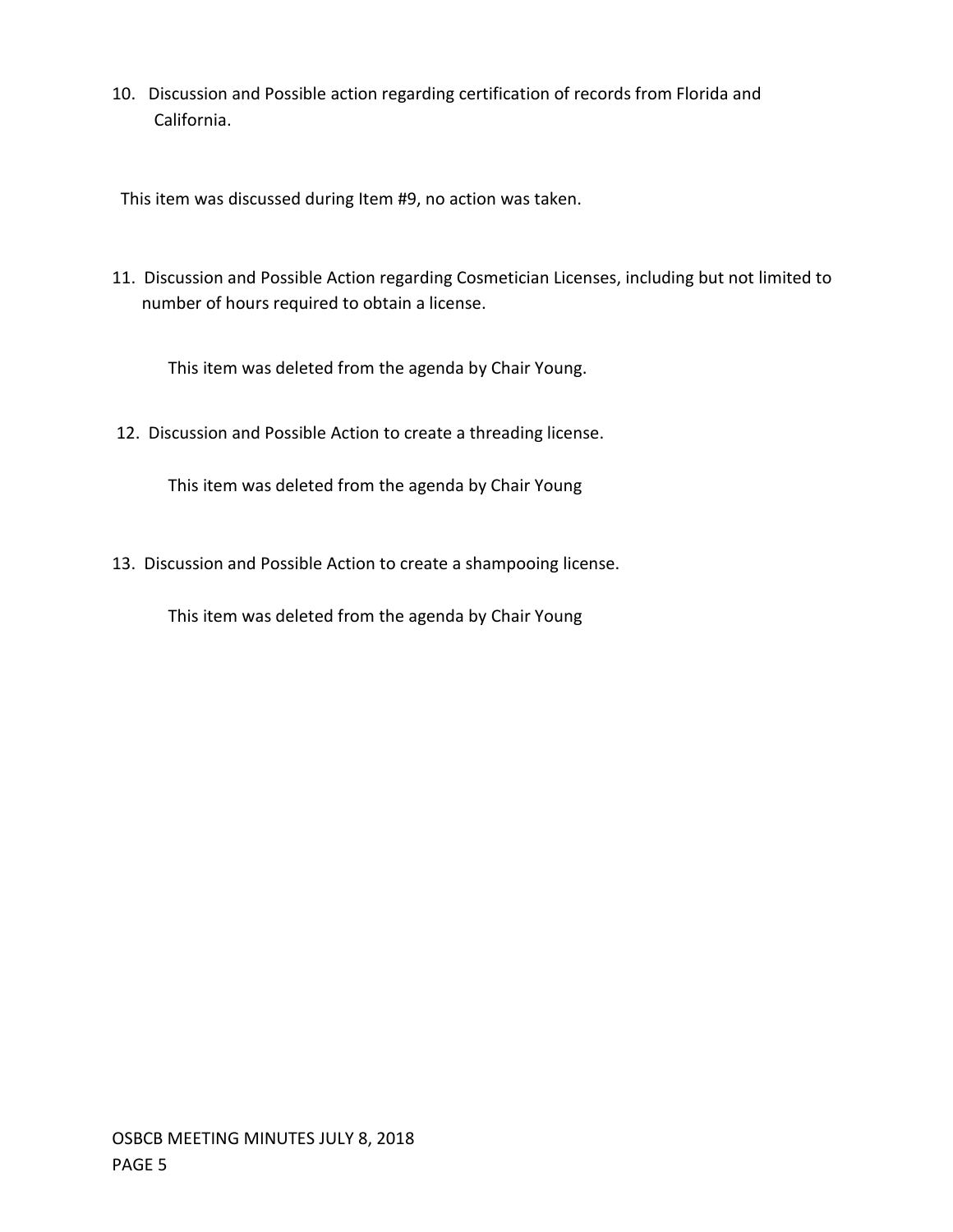### 14. Discussion and possible action to elect officers

A motion was made by Mr. Helton and seconded by Ms. Austin to nominate Mr Sells as chair. Another motion was made by Mr. Baldini and seconded by Ms. Mather to nominate Mr. Young as chair.

### Voting:

| Anthony Baldini        | Young   |
|------------------------|---------|
| LaFaye Austin          | Sells   |
| Peggy Avery            | Young   |
| Michelle Callicoat     | Sells   |
| <b>Bill Helton</b>     | Sells   |
| <b>Christy Mather</b>  | Young   |
| Thao Nguyen-Pham Young |         |
| Jeff Sells             | abstain |
| Bruce Waight Sr.       | Young   |

Mr. Young was re-elected as chair in a 5-3 vote.

Mr. Sells nominated himself as vice chair, seeing no other nominations Mr Young declared Mr. Sells vice chair by acclamation.